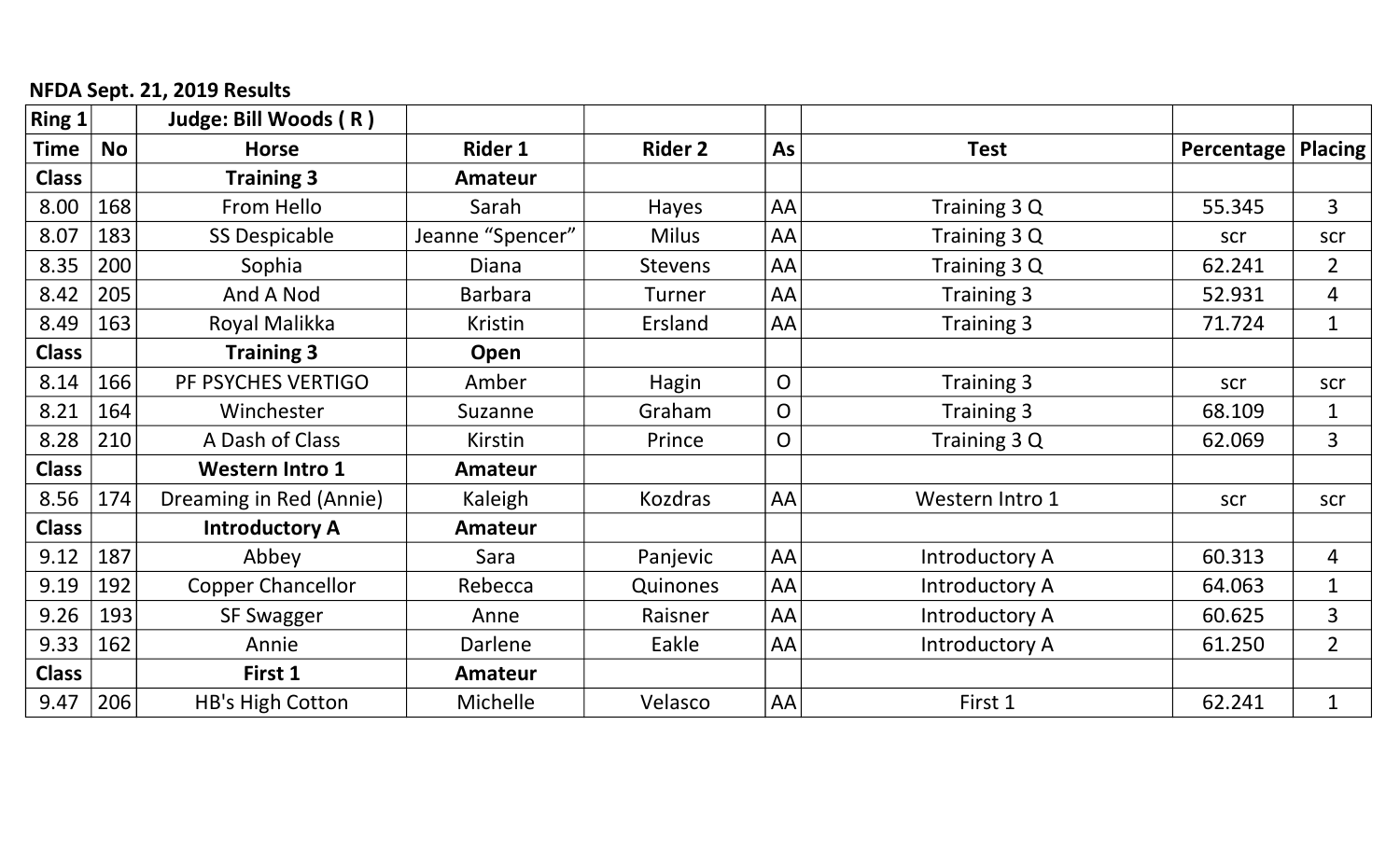| <b>Class</b> |     | First 1                    | Open             |                 |              |                        |        |                |
|--------------|-----|----------------------------|------------------|-----------------|--------------|------------------------|--------|----------------|
| 9.54         | 166 | PF PSYCHES VERTIGO         | Amber            | Hagin           | $\mathsf{O}$ | First 1                | scr    | scr            |
| <b>Class</b> |     | <b>Introductory C</b>      | <b>Amateur</b>   |                 |              |                        |        |                |
| 10.15        | 177 | <b>Artistic Momentum</b>   | Carol            | Mainwood        | AA           | Introductory C         | 68.750 | $\overline{2}$ |
| 10.22        | 211 | Fable                      | Nancy            | Jones           | AA           | Introductory C         | 69.750 | $\mathbf{1}$   |
| 10.36        | 175 | Paint Your Wagon           | Mego             | Lockett         | AA           | Introductory C         | 50.000 | 4              |
| 10.43        | 176 | <b>Black Diamond Soren</b> | Carol            | Lynch           | AA           | Introductory C         | 68.000 | 3              |
| <b>Class</b> |     | <b>Training 2</b>          | <b>Amateur</b>   |                 |              |                        |        |                |
| 9.03         | 178 | Piper                      | Dawn             | McLane          | AA           | Training 2 (ROT)       | 60.517 | $\overline{3}$ |
| 10.29        | 181 | Primera SF                 | Jeanne "Spencer" | <b>Milus</b>    | AA           | Training 2 (ROT)       | 69.655 | $\mathbf{1}$   |
| 10.50        | 160 | Rok legend                 | Pam              | Dent            | AA           | Training 2             | scr    | scr            |
| 10.57        | 194 | <b>NV Go Weapons Hot</b>   | Cheryl           | Resch           | AA           | <b>Training 2</b>      | 47.759 | 6              |
| 11.04        | 195 | Winchester                 | Lisa             | <b>Richards</b> | AA           | <b>Training 2</b>      | 54.828 | $\overline{4}$ |
| 11.11        | 165 | Sheza Diversify            | Hope             | Greig           | AA           | Training 2             | 53.276 | 5              |
| 11.18        | 182 | <b>Beyond The Seaz</b>     | Jeanne "Spencer" | <b>Milus</b>    | AA           | Training 2             | 68.448 | $\overline{2}$ |
| <b>Class</b> |     | Second 3 Q                 | Amateur          |                 |              |                        |        |                |
| 11.25        | 173 | Hotse T. Blackstone        | Lisa             | Kaatz           | AA           | Second 3 Q             | 57.857 | $\mathbf{1}$   |
| <b>Class</b> |     | <b>Introductory A</b>      | <b>Junior</b>    |                 |              |                        |        |                |
| 9.40         | 196 | Primera SF                 | Anna             | Riley           | Jr           | Introductory A (ROT)   | 61.563 | $\mathbf{1}$   |
| 11.32        | 197 | <b>SS Despicable</b>       | Anna             | Riley           | Jr           | Introductory A         | 60.000 | $\overline{2}$ |
| <b>Class</b> |     | <b>Western Basic 2</b>     | <b>Junior</b>    |                 |              |                        |        |                |
| 11.39        | 169 | <b>Dolly</b>               | <b>Mylee</b>     | Hinson          | Jr           | <b>Western Basic 2</b> | 59.130 | $\mathbf{1}$   |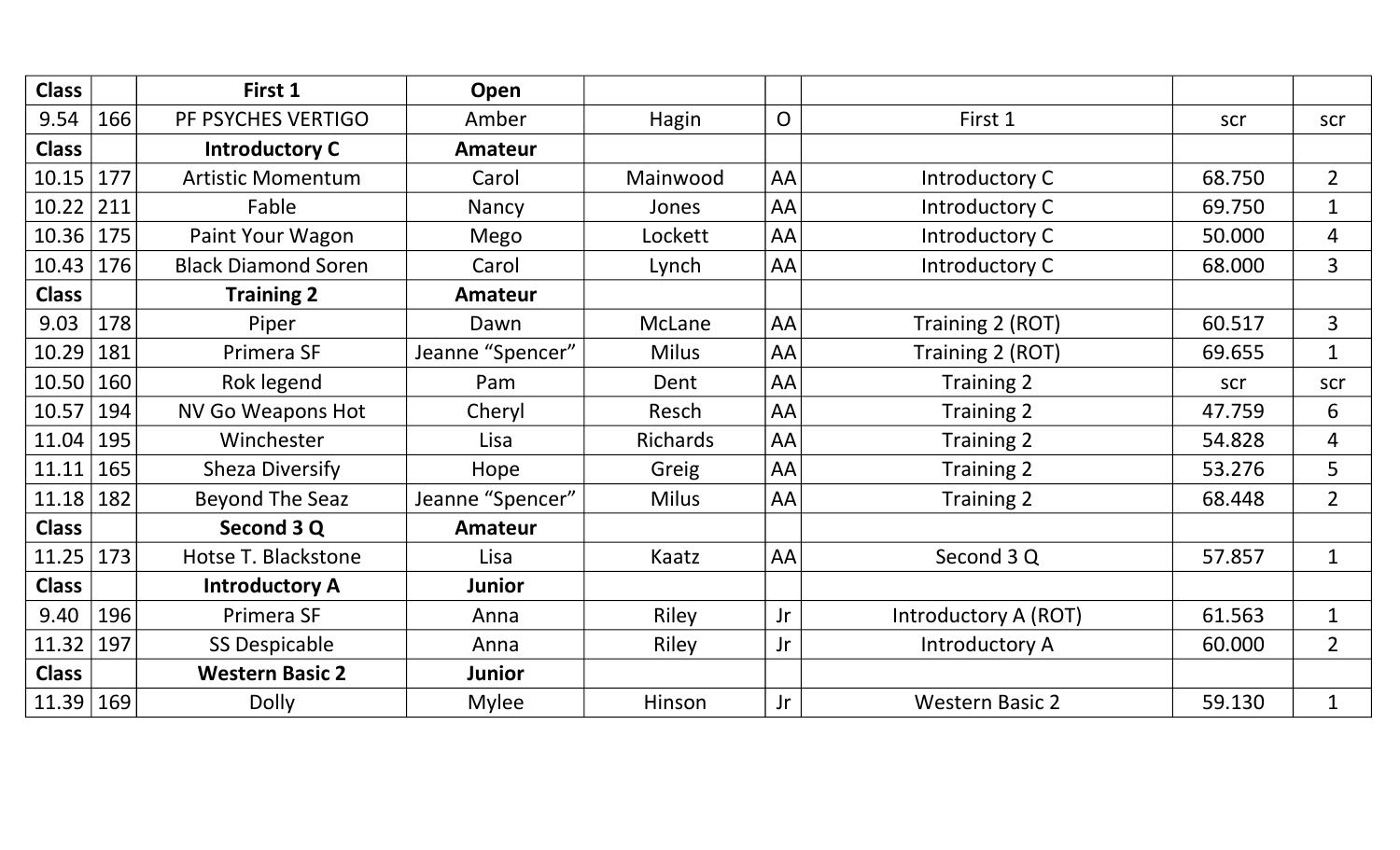| <b>Class</b> |     | <b>Western Basic 4 Q</b>         | <b>Junior</b>    |              |    |                                 |        |                |
|--------------|-----|----------------------------------|------------------|--------------|----|---------------------------------|--------|----------------|
| 11.48   204  |     | <b>Rooster Clarksburn</b>        | Ava              | Thompson     | Jr | Western Basic 4 Q               | 61.800 | $\mathbf{1}$   |
| <b>Class</b> |     | <b>Western Basic 4 Q</b>         | <b>Amateur</b>   |              |    |                                 |        |                |
| 11.57        | 155 | <b>ACE</b>                       | <b>Denise</b>    | Cox          | AA | Western Basic 4 Q               | 63.000 | $\overline{2}$ |
| 12.06   156  |     | Cromodo Dragon                   | <b>Natalie</b>   | Cox          | AA | Western Basic 4 Q               | 68.200 | $\mathbf{1}$   |
| <b>Class</b> |     | <b>Training 2</b>                | <b>Junior</b>    |              |    |                                 |        |                |
| 12.15 153    |     | <b>Tulach Mhor Dew</b>           | Gardner          | Cook         | Jr | Training 2                      | 54.482 | $\mathbf{1}$   |
| <b>Class</b> |     | <b>Training 1</b>                | <b>Junior</b>    |              |    |                                 |        |                |
| 12.22   179  |     | Primera SF                       | Hugh             | <b>Milus</b> | Jr | Training 1                      | 67.115 | $\mathbf{1}$   |
| 12.29        |     | Lunch Break                      |                  |              |    |                                 |        |                |
|              |     |                                  |                  |              |    |                                 |        |                |
| <b>Class</b> |     | <b>Freestyle - Training Q</b>    | <b>Amateur</b>   |              |    |                                 |        |                |
| 1.15         | 154 | <b>Tulach Mhor Dew</b>           | Kathee           | Cook         | AA | Freestyle - Training Q          | 65.333 | $\mathbf{1}$   |
| <b>Class</b> |     | Freestyle - Western - Intro Q    | <b>Junior</b>    |              |    |                                 |        |                |
| 1.25         | 203 | Little Miss Jill                 | <b>Cate Rose</b> | Stroble      | Jr | Freestyle - Western - Intro Q   | 65.357 | $\mathbf{1}$   |
| 1.35         | 158 | Briga San                        | Aaliagh          | Cutting      | Jr | Freestyle - Western - Intro Q   | 64.285 | $\overline{2}$ |
| <b>Class</b> |     | Freestyle - Western - Basic Q    | <b>Junior</b>    |              |    |                                 |        |                |
| 1.45         | 204 | <b>Rooster Clarksburn</b>        | Ava              | Thompson     | Jr | Freestyle - Western - Basic Q   | 61.428 | $\mathbf{1}$   |
| <b>Class</b> |     | Freestyle - Western - Level 1 Q  | <b>Junior</b>    |              |    |                                 |        |                |
| 1.55         | 208 | Olenas Smokin Jet                | Hannah           | Walters      | Jr | Freestyle - Western - Level 1 Q | 57.647 | $\mathbf{1}$   |
| <b>Class</b> |     | <b>Suitability - Walk - Trot</b> | <b>Amateur</b>   |              |    |                                 |        |                |
| 2.15         | 157 | <b>Art I Classie</b>             | Maria            | Croft        | AA | Suitability - Walk - Trot       | 62.500 | $\overline{2}$ |
| $2.15$ 211   |     | Fable                            | Nancy            | Jones        | AA | Suitability - Walk - Trot       | 74.375 | $\mathbf{1}$   |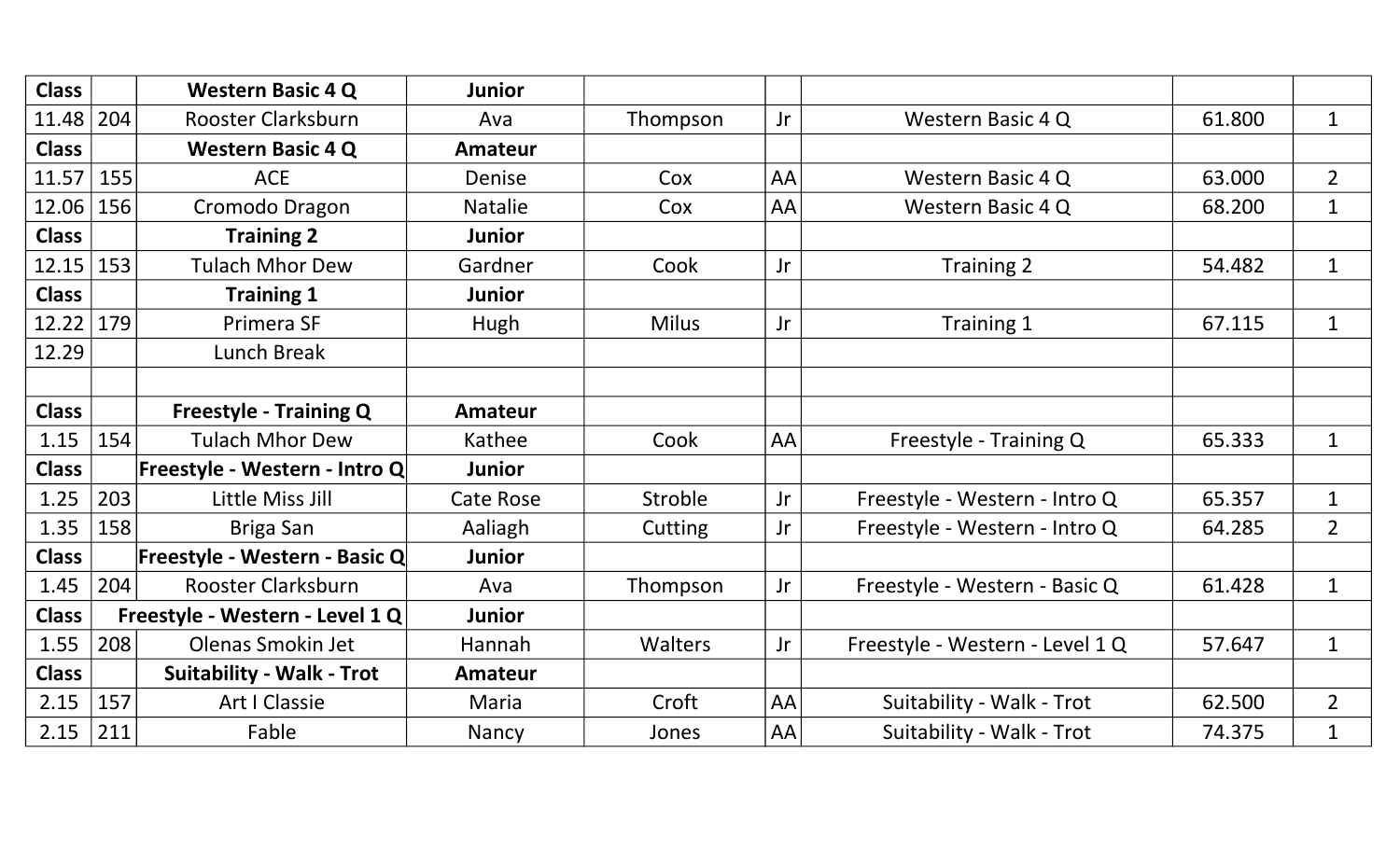| <b>Class</b> |     | <b>Training 3</b>          | Amateur          |                 |                |                     |        |                |
|--------------|-----|----------------------------|------------------|-----------------|----------------|---------------------|--------|----------------|
| 2.29         | 181 | Primera SF                 | Jeanne "Spencer" | <b>Milus</b>    | AA             | Training 3 Q        | 70.689 | $\mathbf{1}$   |
| 2.36         | 165 | <b>Sheza Diversify</b>     | Hope             | Greig           | AA             | Training 3          | 54.310 | 6              |
| 2.43         | 154 | <b>Tulach Mhor Dew</b>     | Kathee           | Cook            | AA             | Training 3 Q        | 57.241 | 5 <sup>5</sup> |
| 2.50         | 172 | <b>Artistic Momentum</b>   | Kate             | Johnson-Bergman | AA             | Training 3 Q        | 62.413 | 3              |
| 3.11         | 176 | <b>Black Diamond Soren</b> | Carol            | Lynch           | AA             | Training 3          | 60.172 | $\overline{4}$ |
| 3.18         | 182 | <b>Beyond The Seaz</b>     | Jeanne "Spencer" | <b>Milus</b>    | AA             | Training 3 Q        | 65.571 | $\overline{2}$ |
| <b>Class</b> |     | First 3 Q                  | <b>Junior</b>    |                 |                |                     |        |                |
| 2.57         | 190 | Aslan Is Onthemove         | <b>Bonnie</b>    | Price           | Jr             | First 3 Q           | scr    | scr            |
| 3.04         | 212 | Reminisce                  | Catrina          | Willison        | Jr             | First 3 Q           | 53.194 | $\mathbf{1}$   |
| <b>Class</b> |     | <b>Western Level 1 - 3</b> | <b>Junior</b>    |                 |                |                     |        |                |
| 3.25         | 208 | Olenas Smokin Jet          | Hannah           | <b>Walters</b>  | Jr             | Western Level 1 - 3 | 52.037 | $\mathbf{1}$   |
| <b>Class</b> |     | <b>Western Level 1 - 2</b> | <b>Junior</b>    |                 |                |                     |        |                |
| 3.34         | 167 | Zippin with Chocolet       | Taylor           | Hammann         | Jr             | Western Level 1 - 2 | 66.964 | $\mathbf{1}$   |
| <b>Class</b> |     | <b>Western Level 2 - 1</b> | Open             |                 |                |                     |        |                |
| 3.43         | 209 | Ms. Awesome Rodder         | Hannah           | <b>Williams</b> | $\overline{O}$ | Western Level 2 - 1 | 57.500 | $\mathbf{1}$   |
| <b>Class</b> |     | <b>Western Level 3 - 1</b> | Open             |                 |                |                     |        |                |
| 3.52         | 170 | Huntin for O'Henry         | Wendy            | <b>Jeffries</b> | $\overline{O}$ | Western Level 3 - 1 | 57.407 | $\mathbf{1}$   |
| <b>Class</b> |     | <b>Western Intro 4 Q</b>   | Amateur          |                 |                |                     |        |                |
| 4.24         | 174 | Dreaming in Red (Annie)    | Kaleigh          | <b>Kozdras</b>  | AA             | Western Intro 4 Q   | scr    | scr            |
| 4.33         | 198 | Dakota                     | <b>Heike</b>     | Seitz           | AA             | Western Intro 4 Q   | 61.428 | $\overline{2}$ |
| 4.42         | 202 | <b>Technicolor Smoke</b>   | Tonia            | Stewart         | AA             | Western Intro 4 Q   | 66.904 | $\mathbf{1}$   |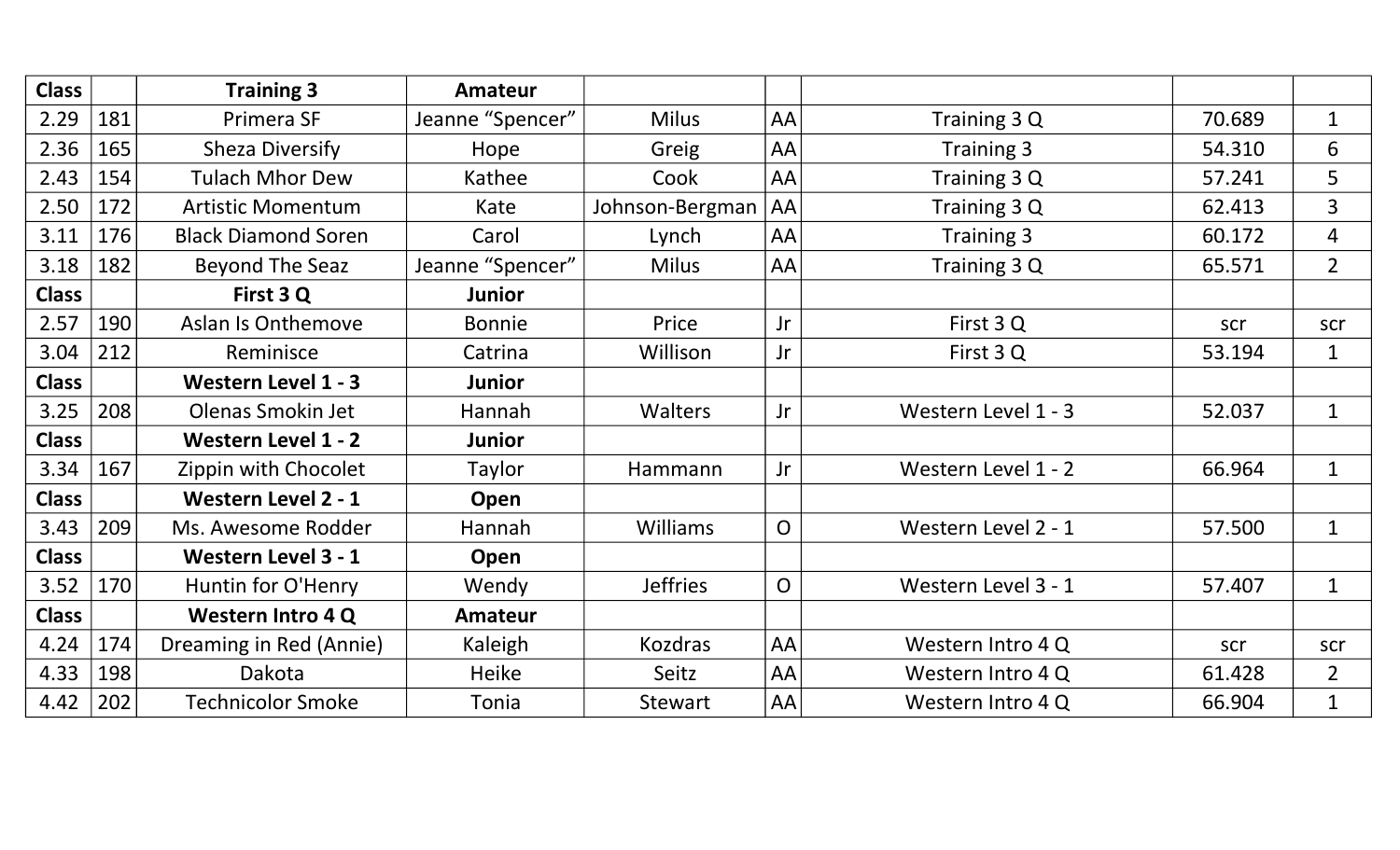| <b>Class</b> |     | <b>Western Intro 4 Q</b> | <b>Junior</b> |               |    |                   |        |      |
|--------------|-----|--------------------------|---------------|---------------|----|-------------------|--------|------|
| 4.01         | 158 | Briga San                | Aaliagh       | Cutting       | Jr | Western Intro 4 Q | 61.666 |      |
| 4.51         | 186 | <b>WTTC Double Star</b>  | Jayla         | <b>Nyberg</b> | Jr | Western Intro 4 Q | elim   | elim |
| 5.00         | 203 | Little Miss Jill         | Cate Rose     | Stroble       | Jr | Western Intro 4 Q | 61.666 |      |
| 5.09         | 159 | Peasy                    | Mason         | <b>Davis</b>  | Jr | Western Intro 4 Q | 62.952 |      |
| Class        |     | Western Intro 4 Q        |               |               |    |                   |        |      |
| 5.16         |     | <b>NoTorius</b>          | Michelle      | Velasco       | AA | Western Intro 4 Q | 66.905 |      |
|              |     |                          |               |               |    |                   |        |      |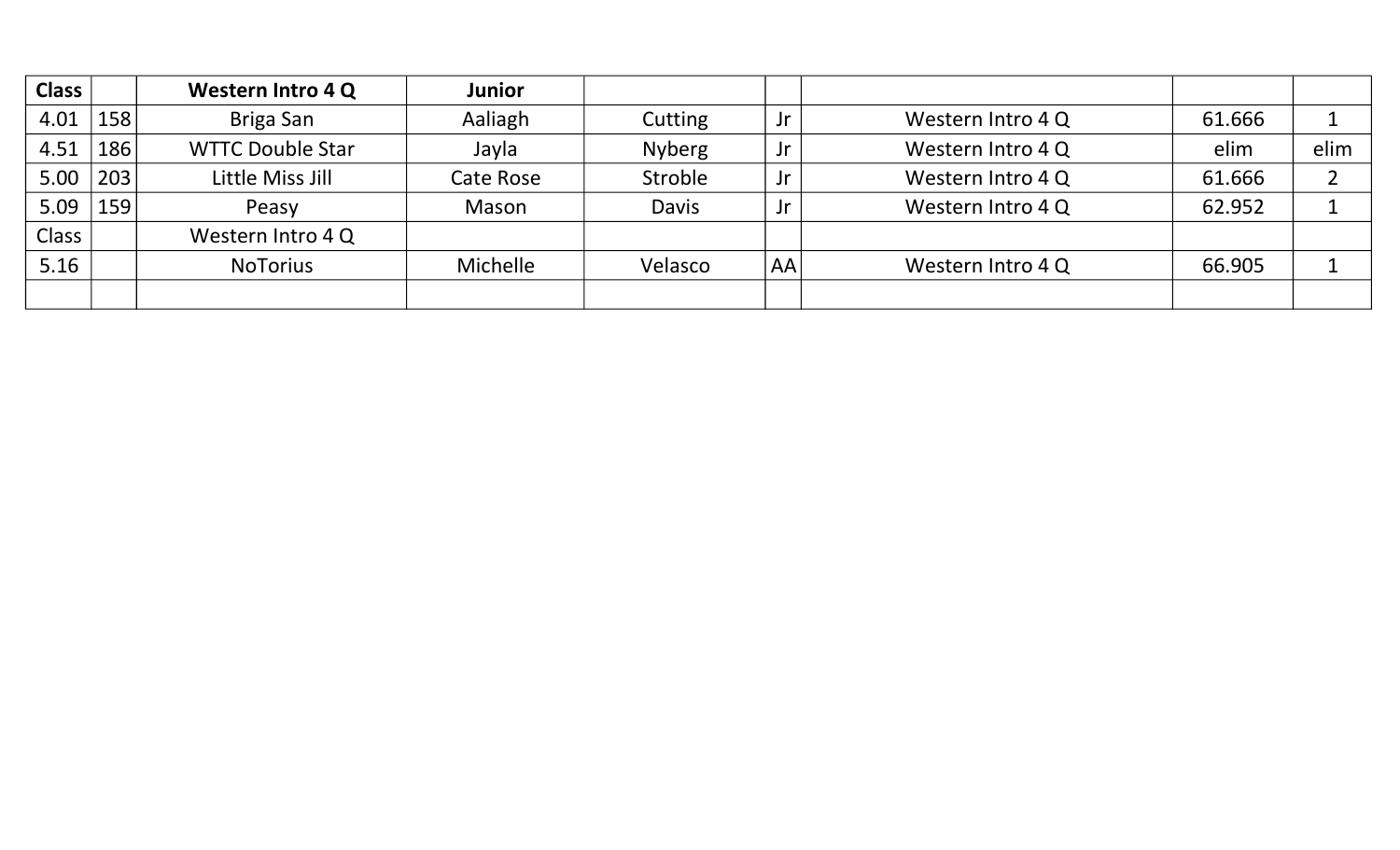| Ring $2 $    |           | <b>Judge: Eline Eckroth (L with dist.)</b> |                  |                 |              |                        |        |                |
|--------------|-----------|--------------------------------------------|------------------|-----------------|--------------|------------------------|--------|----------------|
| <b>Time</b>  | <b>No</b> | <b>Horse</b>                               | <b>Rider 1</b>   | <b>Rider 2</b>  | As           | <b>Test</b>            |        |                |
| <b>Class</b> |           | Third 3                                    | <b>Amateur</b>   |                 |              |                        |        |                |
| 8.00         | 201       | <b>Brown Bunny GSF</b>                     | JoAnn            | Stewart         | AA           | Third 3                | 60.125 | $\mathbf{1}$   |
| <b>Class</b> |           | <b>Suitability - In Hand</b>               | <b>Amateur</b>   |                 |              |                        |        |                |
| 8.14         | 157       | <b>Art I Classie</b>                       | Maria            | Croft           | AA           | Suitability - In Hand  | 68.875 | $\overline{2}$ |
| 8.21         | 171       | <b>Maximus TBF</b>                         | Kate             | Johnson-Bergman | AA           | Suitability - In Hand  | 78.000 | $\mathbf{1}$   |
| <b>Class</b> |           | <b>Training 1</b>                          | <b>Amateur</b>   |                 |              |                        |        |                |
| 8.49         | 168       | From Hello                                 | Sarah            | <b>Hayes</b>    | AA           | Training 1             | 59.038 | $\overline{3}$ |
| 8.56         | 176       | <b>Black Diamond Soren</b>                 | Carol            | Lynch           | AA           | Training 1             | 67.692 | $\mathbf{1}$   |
| 9.03         | 183       | <b>SS Despicable</b>                       | Jeanne "Spencer" | <b>Milus</b>    | AA           | Training 1             | scr    | scr            |
| 9.24         | 160       | Rok legend                                 | Pam              | Dent            | AA           | Training 1             | scr    | scr            |
| 9.31         | 194       | <b>NV Go Weapons Hot</b>                   | Cheryl           | Resch           | AA           | Training 1             | 56.923 | 4              |
| 9.38         | 165       | <b>Sheza Diversify</b>                     | Hope             | Greig           | AA           | Training 1             | 64.615 | $\overline{2}$ |
| <b>Class</b> |           | <b>Training 1</b>                          | Open             |                 |              |                        |        |                |
| 9.10         | 166       | PF PSYCHES VERTIGO                         | Amber            | Hagin           | $\mathsf{O}$ | Training 1             | scr    | scr            |
| 9.17         | 210       | A Dash of Class                            | Kirstin          | Prince          | O            | Training 1             | 68.462 |                |
| <b>Class</b> |           | <b>Western Basic 2</b>                     | Amateur          |                 |              |                        |        |                |
| 9.47         | 155       | <b>ACE</b>                                 | Denise           | Cox             | AA           | <b>Western Basic 2</b> | 59.130 | $\mathbf{1}$   |
| <b>Class</b> |           | <b>Western Basic 3</b>                     | <b>Amateur</b>   |                 |              |                        |        |                |
| $9.56$   156 |           | Cromodo Dragon                             | <b>Natalie</b>   | Cox             | AA           | <b>Western Basic 3</b> | 76.250 | $\mathbf{1}$   |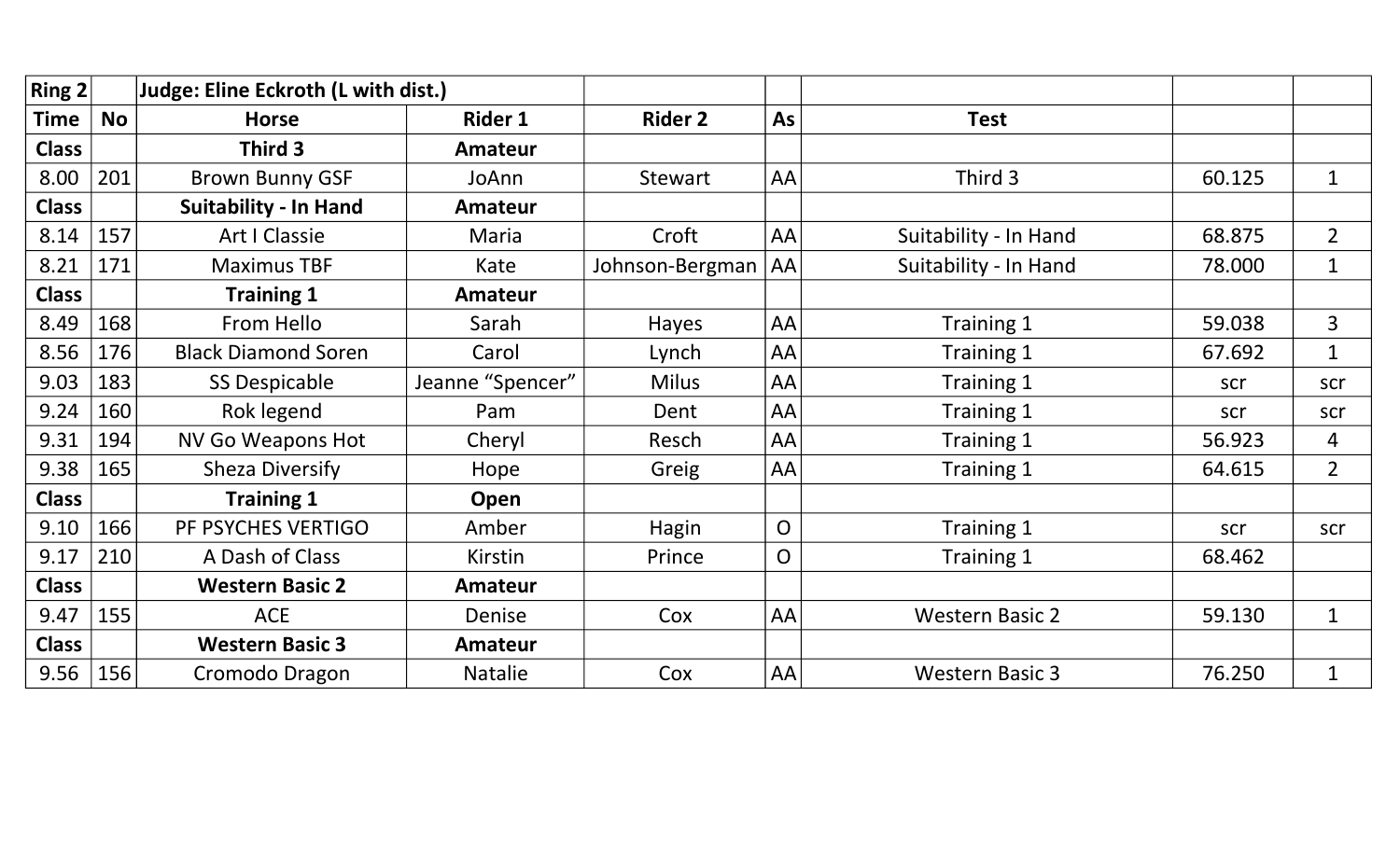| <b>Class</b> |     | <b>Western Basic 1</b>    | <b>Junior</b>  |                 |                |                        |        |                |
|--------------|-----|---------------------------|----------------|-----------------|----------------|------------------------|--------|----------------|
| 10.19        | 161 | I'm Peppy on the Ritz     | Hanna          | <b>DiFranco</b> | Jr             | <b>Western Basic 1</b> | 63.333 | $\overline{3}$ |
| 10.28        | 204 | Rooster Clarksburn        | Ava            | Thompson        | Jr             | <b>Western Basic 1</b> | 67.083 | $\mathbf{1}$   |
| 10.37        | 159 | Peasy                     | Mason          | <b>Davis</b>    | Jr             | <b>Western Basic 1</b> | 64.167 | $\overline{2}$ |
| 10.46        | 169 | <b>Dolly</b>              | <b>Mylee</b>   | Hinson          | Jr             | <b>Western Basic 1</b> | 60.300 | $\overline{4}$ |
| <b>Class</b> |     | <b>Western Intro 2</b>    | <b>Amateur</b> |                 |                |                        |        |                |
| 10.55   174  |     | Dreaming in Red (Annie)   | Kaleigh        | Kozdras         | AA             | Western Intro 2        | scr    | scr            |
| <b>Class</b> |     | Equitation                | <b>Junior</b>  |                 |                |                        |        |                |
| 11.02   190  |     | <b>Aslan Is Onthemove</b> | <b>Bonnie</b>  | Price           | Jr             | Equitation             | scr    | scr            |
| <b>Class</b> |     | First 3 Q                 | <b>Amateur</b> |                 |                |                        |        |                |
| 11.16        | 206 | HB's High Cotton          | Michelle       | Velasco         | AA             | First 3 Q              | 63.750 | $\overline{2}$ |
| 11.23 163    |     | Royal Malikka             | <b>Kristin</b> | Ersland         | AA             | First 3                | 69.583 | $\mathbf{1}$   |
| <b>Class</b> |     | First 3Q                  | Open           |                 |                |                        |        |                |
| 11.30 152    |     | <b>Magnums Guardian</b>   | Pat            | <b>Broekema</b> | $\overline{O}$ | First 3 Q              | 62.361 | $\mathbf{1}$   |
| 11.37        | 166 | PF PSYCHES VERTIGO        | Amber          | Hagin           | $\overline{O}$ | First 3                | scr    | scr            |
| <b>Class</b> |     | First 2                   | <b>Junior</b>  |                 |                |                        |        |                |
| 11.44 190    |     | <b>Aslan Is Onthemove</b> | <b>Bonnie</b>  | Price           | Jr             | First 2                | scr    | scr            |
| <b>Class</b> |     | <b>Introductory BQ</b>    | <b>Amateur</b> |                 |                |                        |        |                |
| 8.07         | 178 | Piper                     | Dawn           | McLane          | AA             | Introductory B (ROT)   | 73.125 | $\mathbf{1}$   |
| 11.51 193    |     | <b>SF Swagger</b>         | Anne           | Raisner         | AA             | Introductory B Q       | 67.813 | $\overline{2}$ |
| 11.58 151    |     | Gonzo's Jazzy Decor       | Karen          | <b>Blan</b>     | AA             | Introductory B Q       | 62.813 | 3              |
| 12.05 162    |     | Annie                     | Darlene        | Eakle           | AA             | Introductory B Q       | 62.250 | 4              |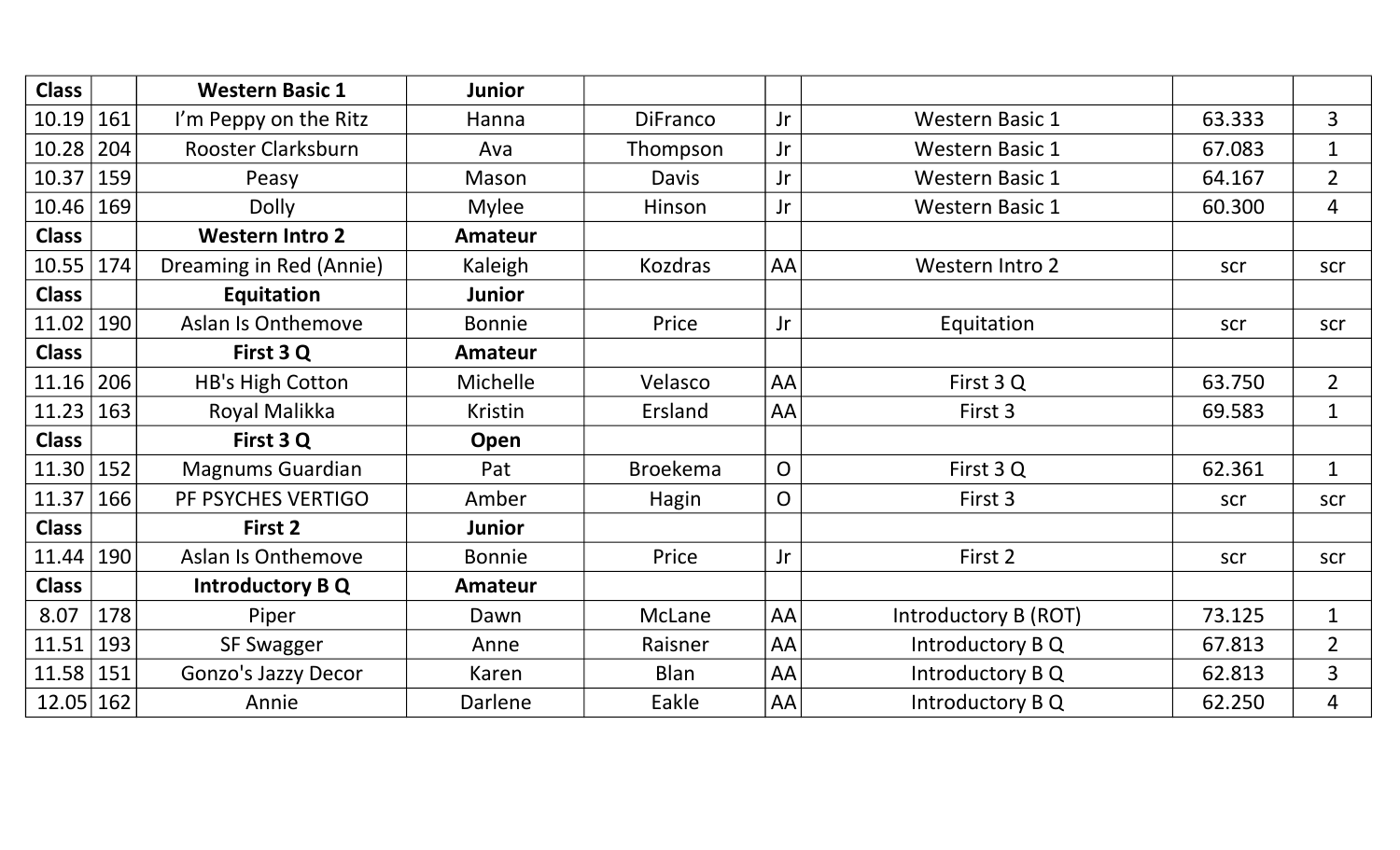| <b>Class</b>     |                                           | Introductory B Q           | <b>Amateur</b> |               |    |                                          |        |                |
|------------------|-------------------------------------------|----------------------------|----------------|---------------|----|------------------------------------------|--------|----------------|
| $12.26 \mid 175$ |                                           | Paint Your Wagon           | Mego           | Lockett       | AA | Introductory B Q                         | 65.312 | 4              |
| 12.33            | 176                                       | <b>Black Diamond Soren</b> | Carol          | Lynch         | AA | Introductory B Q                         | 71.875 | $\overline{2}$ |
| 12.40            | 177                                       | <b>Artistic Momentum</b>   | Carol          | Mainwood      | AA | Introductory B Q                         | 73.125 | $\mathbf 1$    |
| 12.47            | 187                                       | Abbey                      | Sara           | Panjevic      | AA | Introductory B Q                         | 62.812 | 5              |
| 12.54            | 192                                       | <b>Copper Chancellor</b>   | Rebecca        | Quinones      | AA | Introductory B Q                         | 65.937 | 3              |
| <b>Class</b>     | <b>Suitability - Walk - Trot - Canter</b> |                            | Junior         |               |    |                                          |        |                |
| 8.35             | 184                                       | Primera SF                 | Keelin         | <b>Milus</b>  | Jr | Suitability - Walk - Trot - Canter (ROT) | 71.000 | $\mathbf{1}$   |
| 2.15             | 185                                       | Beyond The Seaz            | Keelin         | <b>Milus</b>  | Jr | Suitability - Walk - Trot - Canter       | 67.500 | $\overline{2}$ |
| <b>Class</b>     |                                           | <b>Western Intro 3</b>     | <b>Amateur</b> |               |    |                                          |        |                |
| 2.29             | 174                                       | Dreaming in Red (Annie)    | Kaleigh        | Kozdras       | AA | Western Intro 3                          | scr    | scr            |
| 2.38             | 198                                       | Dakota                     | Heike          | Seitz         | AA | Western Intro 3                          | 67.750 | 1              |
| 2.47             | 202                                       | <b>Technicolor Smoke</b>   | Tonia          | Stewart       | AA | Western Intro 3                          | 63.750 | $\overline{2}$ |
| <b>Class</b>     |                                           | <b>Western Intro 3</b>     | <b>Junior</b>  |               |    |                                          |        |                |
| 2.56             | 161                                       | I'm Peppy on the Ritz      | Hanna          | DiFranco      | Jr | Western Intro 3                          | 65.250 | $\overline{2}$ |
| 3.05             | 186                                       | <b>WTTC Double Star</b>    | Jayla          | <b>Nyberg</b> | Jr | Western Intro 3                          | 64.250 | 3              |
| 3.14             | 203                                       | Little Miss Jill           | Cate Rose      | Stroble       | Jr | Western Intro 3                          | 68.500 | $\mathbf{1}$   |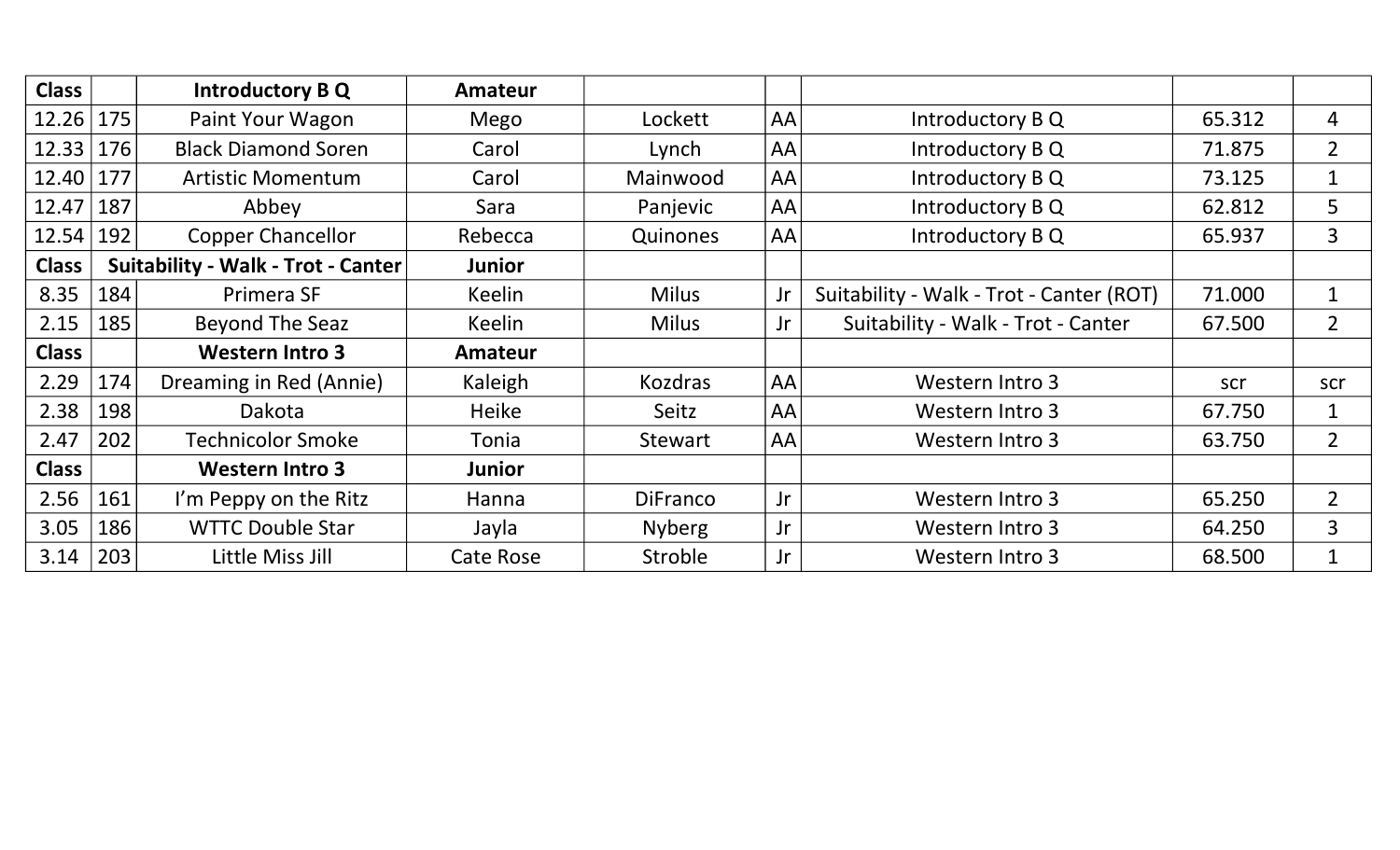| <b>Class</b> |     | Training 3 Q               | <b>Junior</b> |                 |                |                       |        |                |
|--------------|-----|----------------------------|---------------|-----------------|----------------|-----------------------|--------|----------------|
| 3.23         | 179 | Primera SF                 | Hugh          | <b>Milus</b>    | Jr             | Training 3 Q          | 61.724 | $\overline{2}$ |
| 3.30         | 153 | <b>Tulach Mhor Dew</b>     | Gardner       | Cook            | Jr             | Training 3 Q          | 60.172 | $\overline{4}$ |
| 3.37         | 188 | Gonzo's Jazzy Decor        | Helena        | Perosky         | Jr             | Training 3 Q          | scr    | scr            |
| 3.44         | 161 | I'm Peppy on the Ritz      | Hanna         | <b>DiFranco</b> | Jr             | Training 3 Q          | 61.379 | $\overline{3}$ |
| 3.51         | 190 | <b>Aslan Is Onthemove</b>  | <b>Bonnie</b> | Price           | Jr             | Training 3 Q          | scr    | scr            |
| 3.58         | 212 | Reminisce                  | Catrina       | Willison        | Jr             | Training 3 Q          | 65.344 | $\mathbf{1}$   |
| 4.05         | 180 | <b>SS Despicable</b>       | Hugh          | <b>Milus</b>    | Jr             | Training 3 Q          | scr    | scr            |
| <b>Class</b> |     | <b>Western Level 1 - 4</b> | <b>Junior</b> |                 |                |                       |        |                |
| 4.12         | 208 | Olenas Smokin Jet          | Hannah        | <b>Walters</b>  | Jr             | Western Level 1 - 4 Q | 61.346 | $\overline{2}$ |
| 4.21         | 167 | Zippin with Chocolet       | Taylor        | Hammann         | Jr             | Western Level 1 - 4   | 68.846 | $\mathbf{1}$   |
| <b>Class</b> |     | <b>Western Level 1 - 4</b> | Open          |                 |                |                       |        |                |
| 4.44         | 209 | Ms. Awesome Rodder         | Hannah        | <b>Williams</b> | $\overline{O}$ | Western Level 1 - 4   | 61.730 | $\mathbf{1}$   |
| <b>Class</b> |     | Western Level 3 - 4 Q      | Open          |                 |                |                       |        |                |
| 4.53         | 170 | Huntin for O'Henry         | Wendy         | <b>Jeffries</b> | $\overline{O}$ | Western Level 3 - 4 Q | 65.322 | $\mathbf{1}$   |
| <b>Class</b> |     | <b>Western Basic 4 Q</b>   | <b>Junior</b> |                 |                |                       |        |                |
| $5.02$       | 158 | Briga San                  | Aaliagh       | Cutting         | Jr             | Western Basic 4 Q     | 65.200 | $\mathbf{1}$   |
|              |     |                            |               |                 |                |                       |        |                |